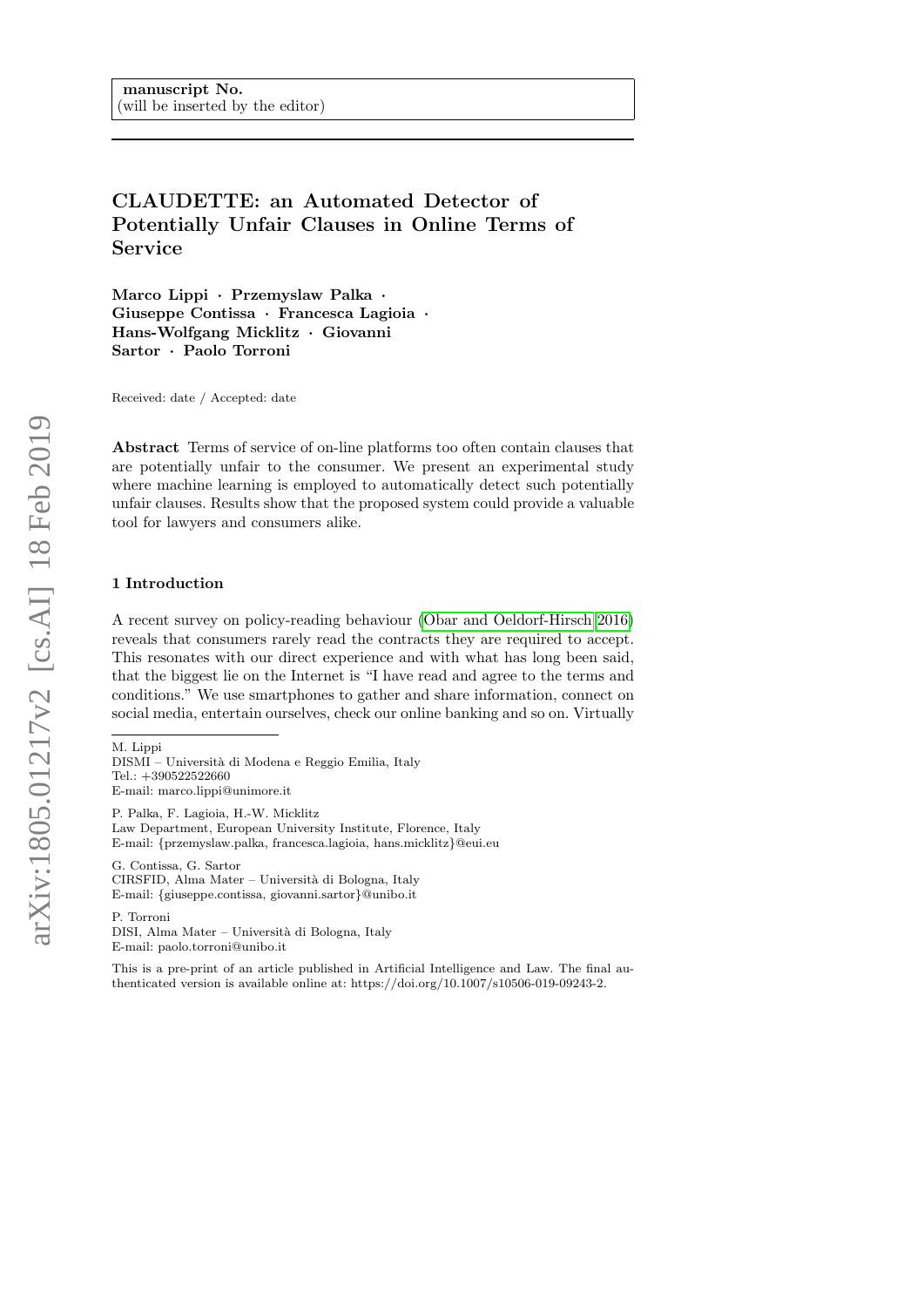every app we install and website we browse have their own Terms of Service (ToS). These are contracts that bind us by the time we switch on the phone or browse a website, although we are not necessarily aware of what we just agreed upon.

There are reasons why many consumers do not read or understand ToS, as well as privacy policies or end-user license agreements (EULA) [\(Bakos](#page-16-0) [et al 2014\)](#page-16-0). Reports indicate that such documents can be overwhelming to the few consumers who actually venture to read them [\(Department of Com](#page-16-1)[merce 2010\)](#page-16-1). It has been estimated that actually reading the privacy policies alone would carry costs in time of over 200 hours a year per Internet user [\(Mc-](#page-17-1)[Donald and Cranor 2008\)](#page-17-1). Another problem is that even if consumers did read the ToS thoroughly, they would have no means to influence their content: the choice is to either agree to the terms offered by a web app or simply not use the service at all.

All this created a need for limitations on traders' contractual freedom, not only to protect consumer interests, but also to enhance the consumers' trust in transnational transactions and improve the common market [\(Nebbia](#page-17-2) [2007\)](#page-17-2). European consumer law aims to prevent businesses from using so-called 'unfair contractual terms' in the contracts they unilaterally draft and require consumers to accept [\(Reich et al 2014\)](#page-17-3). Law regarding such terms applies also to the ToS of on-line platforms [\(Loos and Luzak 2016\)](#page-17-4). Unfortunately, it turns out such platforms' owners do use in their ToS unfair contractual clauses [\(Micklitz et al 2017\)](#page-17-5), in spite of the European law, and regardless of consumer protection organizations agencies, which have the competence, but not necessarily the resources, to fight against such unlawful practices.

To address this problem, we propose a machine learning-based method and tool for partially automating the detection of potentially unfair clauses. Such a tool could be useful both for consumer protection organizations and agencies, GS: by making their work more effective and efficient, and for consumers, by increasing their understanding of what they agree upon.

This paper builds upon and significantly extends results presented by [Lippi](#page-17-6) [et al](#page-17-6) [\(2017\)](#page-17-6) in a smaller-scale study where a Support Vector Machine (SVM) was trained on a 20-document corpus. With respect to previous work, the contributions of this study are:

- a larger corpus consisting of 50 contracts (over 12,000 sentences), so as to train and evaluate the proposed approach on a wider and more heterogeneous data set;
- an extensive comparison of several machine learning systems, including some recent deep learning architectures for text categorization, and a structured SVM for collective classification, which takes into account the sequence of sentences within a document;
- a more comprehensive task, which is not restricted to the detection of potentially unfair clauses but also encompasses the classification of such clauses into categories;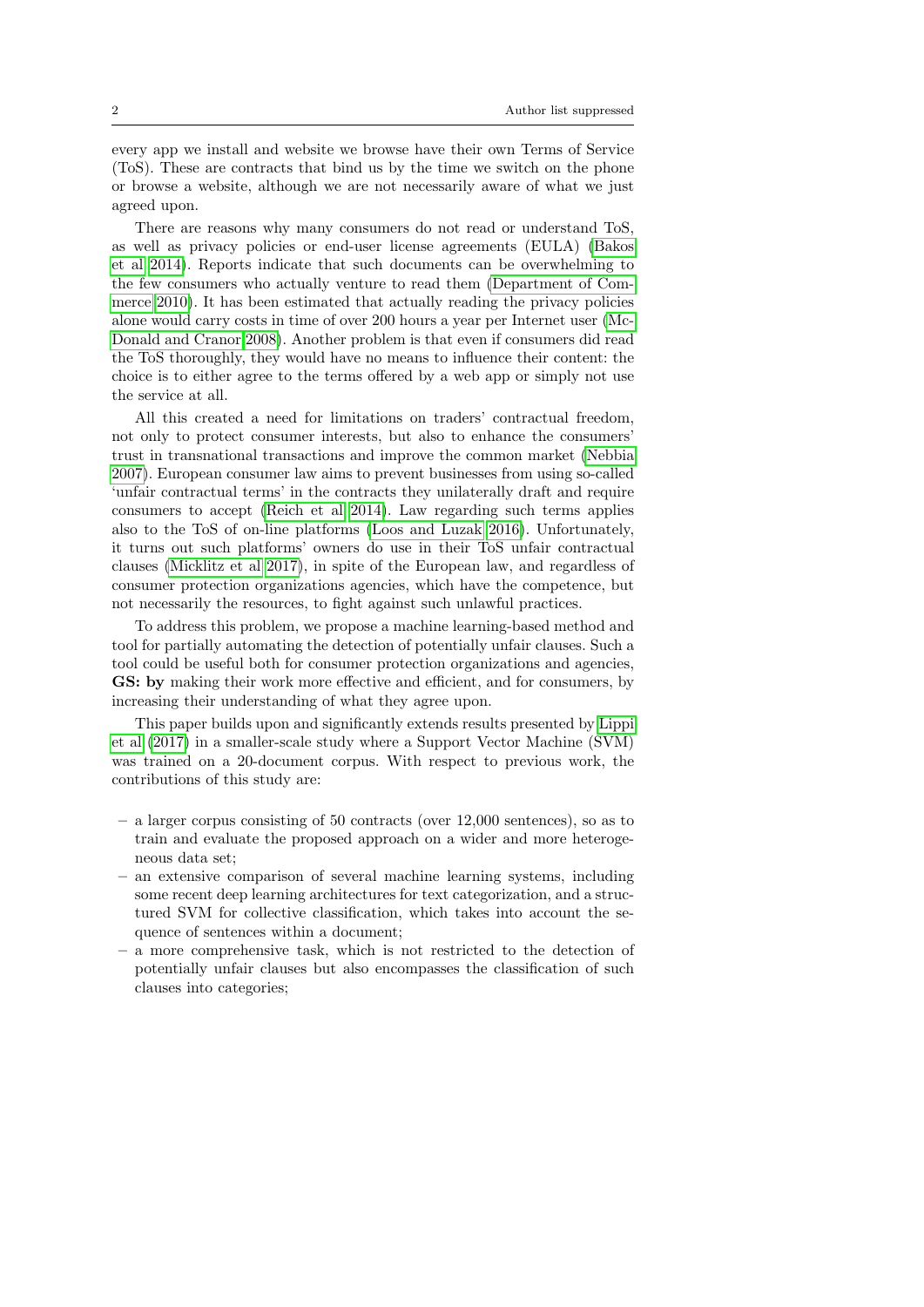– the description of a web server, named CLAUDETTE, which we have made available to the community, so as to allow users to submit query documents and analyze the behavior of the system.

The paper is organized as follows. In Section [2](#page-2-0) we first define the problem from the legal point of view. Then, in Section [3](#page-4-0) we describe the novel corpus and the document annotation procedure. Section [4](#page-9-0) explains the machine learning methodology employed in the system, whereas Section [5](#page-11-0) presents experimental results. Section [6](#page-14-0) describes the web server. Section [7](#page-15-0) discusses related work. Section [8](#page-15-1) concludes with a look to future research.

# <span id="page-2-0"></span>2 Problem Description

In this section we briefly introduce the European consumer law on unfair contractual terms (clauses). We explain what an unfair contractual term is, present the legal mechanisms created to prevent business from employing GS: unfair terms , and describe our contribution to these mechanisms.

According to art. 3 of the Directive 93/13 on Unfair Terms in Consumer Contracts, a contractual term is unfair if: 1) it has not been individually negotiated; and 2) contrary to the requirement of good faith, it causes a significant imbalance in the parties rights and obligations, to the detriment of the consumer. This general definition is **GS:** further specified in the Annex to the Directive, containing an indicative and non-exhaustive list of the terms which may be regarded as unfair, as well in a few dozen judgments of the Court of Justice of the EU [\(Micklitz and Reich 2014\)](#page-17-7). Examples of unfair clauses encompass taking jurisdiction away from the consumer, limiting liability for damages on health and/or gross negligence, imposing obligatory arbitration in a country different from consumers residence etc.

Loos and Luzak [\(Loos and Luzak 2016\)](#page-17-4) identified five categories of potentially unfair clauses often appearing in the terms of on-line services: 1) establishing jurisdiction for disputes in a country different than consumers residence; 2) choice of a foreign law governing the contract; 3) limitation of liability; 4) the provider's right to unilaterally terminate the contract/access to the service; and 5) the provider's right to unilaterally modify the contract/the service. Our research has identified three additional categories: 6) requiring a consumer to undertake arbitration before the court proceedings can commence; 7) the provider retaining the right to unilaterally remove consumer content from the service, including in-app purchases; 8) having a consumer accept the agreement simply by using the service, not only without reading it, but even without having to click on "I agree/I accept."

The 93/13 Directive creates two mechanisms to prevent the use of unfair contractual terms: individual and abstract control of fairness. The former takes place when a consumer goes to court: if a court finds that a clauses is unfair (which it can do on its own motion), it will consider that the clause is not binding on the consumer (art. 6). However, most consumers do not take their disputes to courts. That is why abstract fairness control has been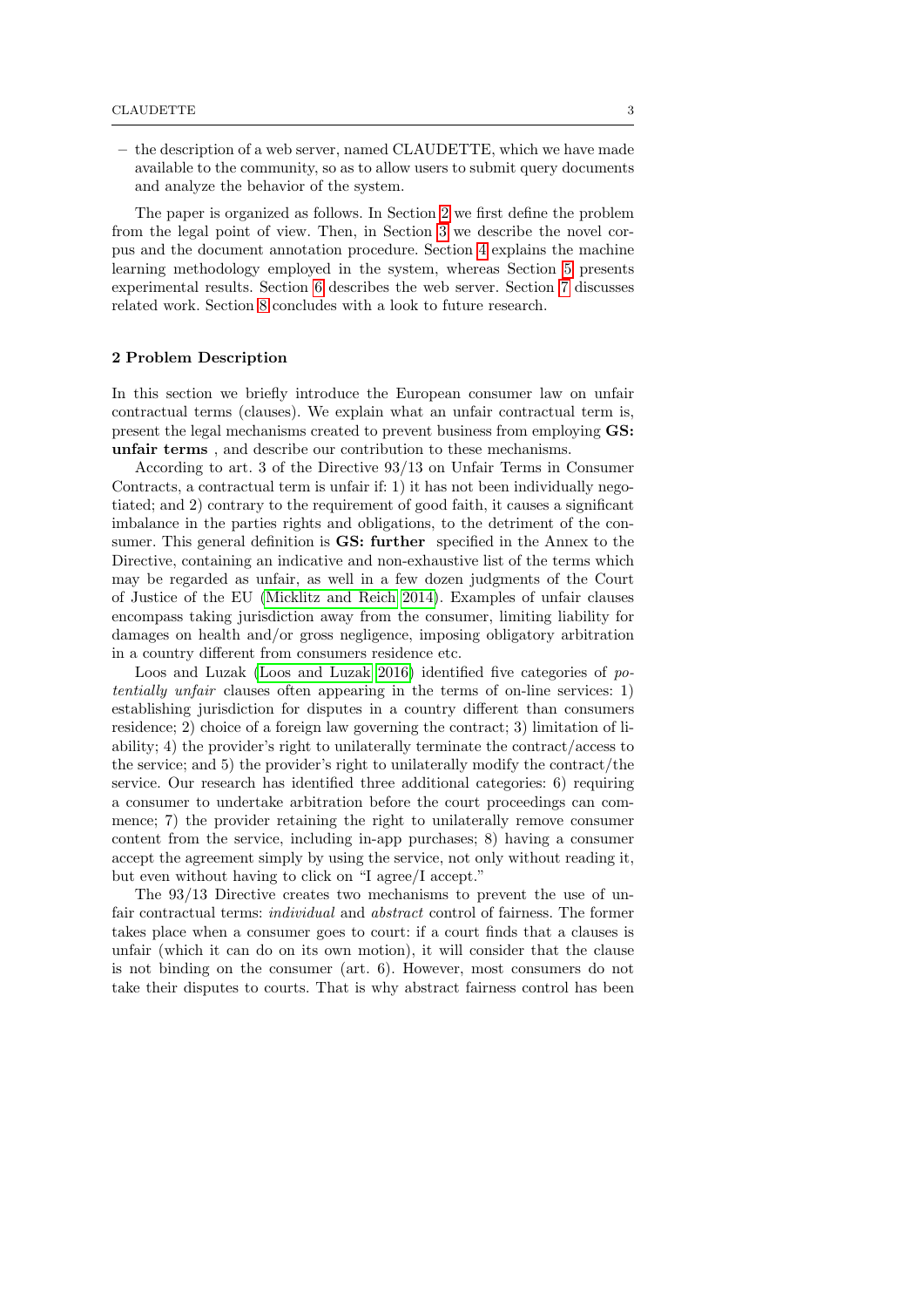created. In each EU Member State, consumer protection organizations have the competence to initiate judicial orin administrative proceedings, to obtain the declaration that clauses in consumer contracts are unfair. The national implementations of abstract control differ in various ways. For instance, consumer protection agencies and/or consumer organisations may be involved to a different degree, there may or may not be fines for using unfair contractual terms, etc. (Schulte-Nölke et al 2008). One thing that all member states have in common is that if a business uses unfair terms in their contracts, in principle there is always a competent party with the authority to challenge such contracts.

Unfortunately, the legal mechanism for enforcing the prohibition of unfair contract terms have failed to effectively counter this practice so far. As reported by some literature [\(Loos and Luzak 2016\)](#page-17-4), and as our own research indicates [\(Micklitz et al 2017\)](#page-17-5), unfair contractual terms are, as of today, widely used in ToS of online platforms.

In our previous research [\(Micklitz et al 2017\)](#page-17-5), we developed a theoretical model of tasks that human lawyers currently need to carry out, before starting the legal proceedings concerning the abstract control of fairness of clauses. Those include: 1) finding and choosing the documents; 2) mining the documents for potentially unfair clauses; 3) conducting the actual legal assessment of fairness; 4) drafting the case files and beginning the proceedings. Our work aims to automate the second step, enabling a senior lawyer to focus only on clauses that are found by a machine learning classifier to be potentially unfair, thus saving significant time and labor.

We focus on potentially unfair clauses for two reasons. First, we may be unsure whether a certain type of clause falls under the abstract legislative definition of an "unfair contractual term". From a legal standpoint, a given clause can be deemed unfair with absolute certainty only if a competent institution, such as a national court having refereed to the European Court of Justice, has ruled in that sense. That is the case for certain kinds of clauses, such as a jurisdiction clause indicating a country different from the consumer's residence, or limitation of liability for gross negligence [\(Micklitz et al 2017\)](#page-17-5). In other cases the unfairness of a clause has to be argued for, showing that it creates an unacceptable imbalance in the parties' rights and obligations. A consumer protection body might want to take the case to a court in order to authoritatively establish the unfairness of that clause, but a legal argument for that needs to be created, and the clause may eventually turn out to be judged fair. As a second point, unfairness may depend not only on a clause's textual content, but also on the context in which the clause is to be applied. For instance, a mutual right to unilaterally terminate the contract might be fair in some cases, and unfair in others, for example if unilateral termination would entail losing some digital content (purchased apps, email address, etc.) on the side of the consumer.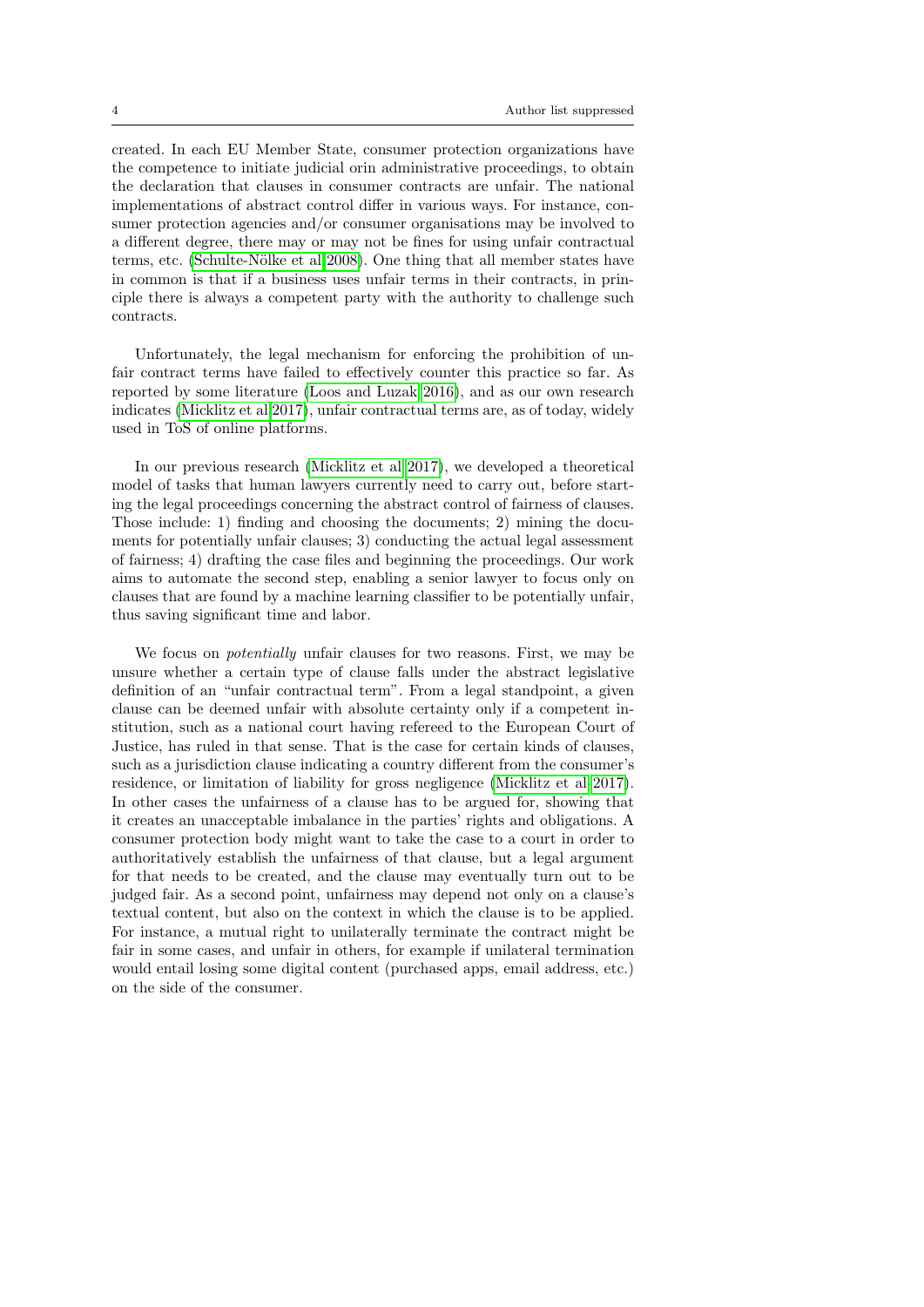#### <span id="page-4-0"></span>3 Corpus Annotation

The corpus consists of 50 relevant on-line consumer contracts, i.e. the Terms of Service of on-line platforms. Such contracts were selected among those offered by some of the major players in terms of number of users, global relevance, and time of establishment of the service.<sup>[1](#page-4-1)</sup> Such contracts are usually quite detailed in content, are frequently updated to reflect changes both in the service and in the applicable law, and are often available in different versions for different jurisdictions. in the presence of multiple versions of the same contract, we selected the most recent version available on-line for the European customers. The mark-up was done in XML. A description of the annotation process follows.

#### 3.1 Annotation process

In analyzing the Terms of Service of the selected on-line platforms, we identified eight different categories of unfair clauses. For each type of clause we defined a corresponding XML tag, as shown in Table [1.](#page-5-0)

Notice that not necessarily all the documents contain all clause categories. For example, Twitter provides two different ToS, the first one for US and non-US residents and the second one for EU residents. The tagged version is the version applicable in the EU and it does not contain any choice of law, arbitration or jurisdiction clauses.

We assumed that each type of clause could be classified as clearly fair, potentially unfair, or clearly unfair. In order to mark the different degrees of (un)fairness we appended a numeric value to each XML tag, with 1 meaning clearly fair, 2 potentially unfair, and 3 clarly unfair. Nested tags were used to annotate text segments relevant to more than one type of clause. If one clause covers more then one paragraphs. we chose to tag each paragraph separately, possibly with different degrees of (un)fairness.

The jurisdiction clause stipulates what courts will have the competence to adjudicate disputes under the contract. Jurisdiction clauses giving consumers a right to bring disputes in their place of residence were marked as clearly fair, whereas clauses stating that any judicial proceeding takes a residence away (i.e. in a different city, different country) were marked as clearly unfair. This assessment is grounded in ECJ's case law, see for example Oceano case no. C-240/98. An example of jurisdiction clauses is the following one, taken from the Dropbox terms of service:

<span id="page-4-1"></span><sup>1</sup> In particular, we selected the ToS offered by: 9gag.com, Academia.edu, Airbnb, Amazon, Atlas Solutions, Betterpoints, Booking.com, Crowdtangle, Deliveroo, Dropbox, Duolingo, eBay, Endomondo, Evernote, Facebook, Fitbit, Google, Headspace, Instagram, Linden Lab, LinkedIn, Masquerade, Microsoft, Moves-app, musically, Netflix, Nintendo, Oculus, Onavo, Pokemon GO, Rovio, Skype, Skyscanner, Snapchat, Spotify, Supercell, SyncMe, Tinder, TripAdvisor, TrueCaller, Twitter, Uber, Viber, Vimeo, Vivino, WhatsApp, World of Warcraft, Yahoo, YouTube and Zynga. The annotated corpus can be downloaded from <http://155.185.228.137/claudette/ToS.zip>.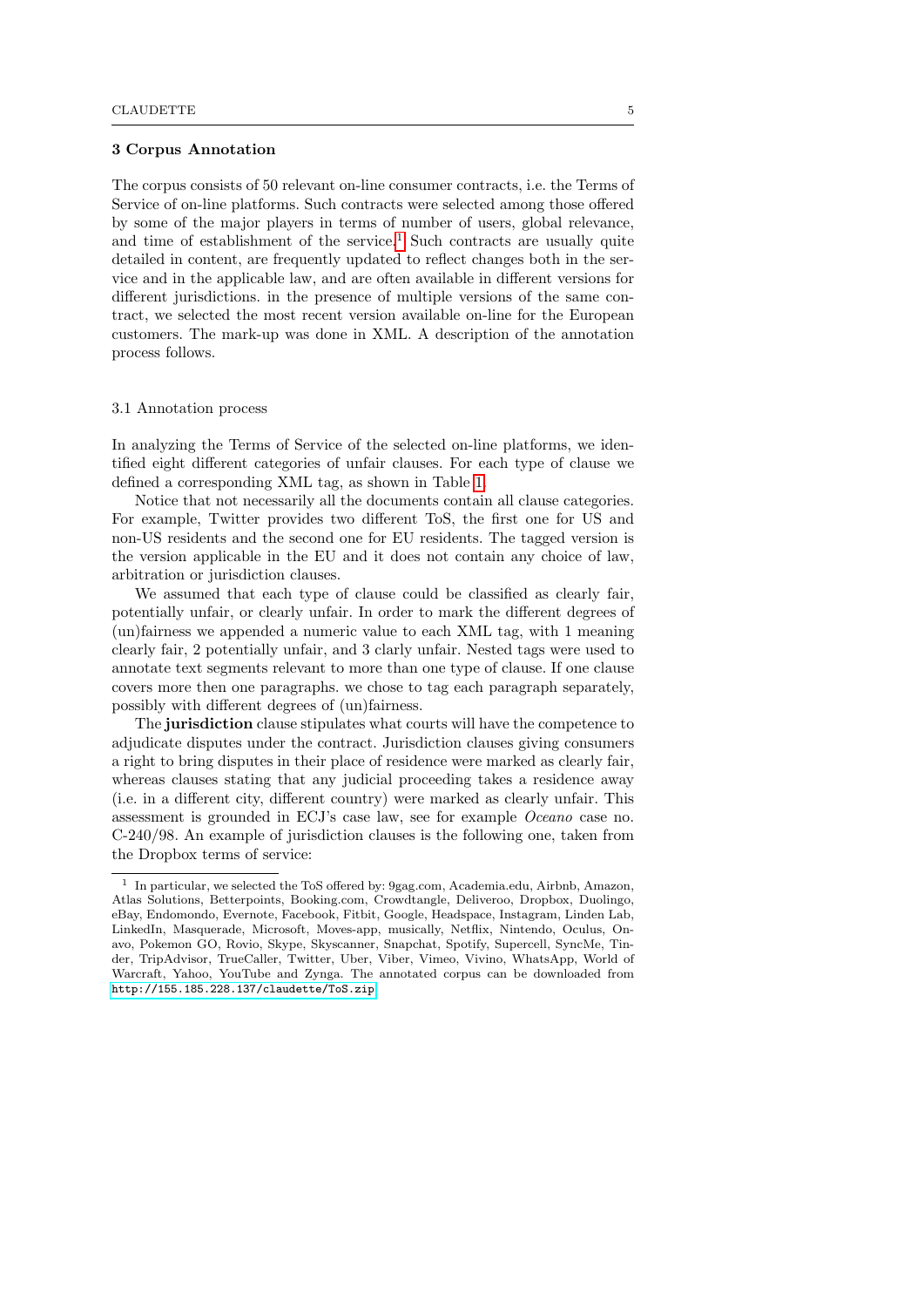| Type of clause          | Symbol                  |
|-------------------------|-------------------------|
| Arbitration             | $\langle a \rangle$     |
| Unilateral change       | <ch></ch>               |
| Content removal         | $\langle cr \rangle$    |
| Jurisdiction            | < i >                   |
| Choice of law           | $\langle$ law $\rangle$ |
| Limitation of liability | $<$ ltd>                |
| Unilateral termination  | <ter></ter>             |
| Contract by using       | $\langle$ use $\rangle$ |

<span id="page-5-0"></span>Table 1 Categories of clause unfaireness, with the corresponding symbol used for tagging.

<j3> You and Dropbox agree that any judicial proceeding to resolve claims relating to these Terms or the Services will be brought in the federal or state courts of San Francisco County, California, subject to the mandatory arbitration provisions below. Both you and Dropbox consent to venue and personal jurisdiction in such courts.</j3>

<j1>If you reside in a country (for example, European Union member states) with laws that give consumers the right to bring disputes in their local courts, this paragraph doesn't affect those requirements.</j1>

The second clause introduces an exception to the general rule stated in the first clause, thus we marked the first one as clearly unfair and the second as clearly fair.

The choice of law clause specifies what law will govern the contract, meaning also what law will be applied in potential adjudication of a dispute arising under the contract. Clauses defining the applicable law as the law of the consumer's country of residence were marked as clearly fair, as reported in the following examples, taken from the Microsoft services agreements:

<law1>If you live in (or, if a business, your principal place of business is in) the United States, the laws of the state where you live govern all claims, regardless of conflict of laws principles, except that the Federal Arbitration Act governs all provisions relating to arbitration.</law1>

<law1>If you acquired the application in the United States or Canada, the laws of the state or province where you live (or, if a business, where your principal place of business is located) govern the interpretation of these terms, claims for breach of them, and all other claims (including consumer protection, unfair competition, and tort claims), regardless of conflict of laws principles.</law1>

<law1>Outside the United States and Canada. If you acquired the application in any other country, the laws of that country apply.</law1>

In every other case, the choice of law clause was considered as potentially unfair. This is because the evaluation of the choice of law clause needs to take into account several other conditions besides those specified the clause itself (for example, level of protection offered by the chosen law). Consider the following example, taken from the Facebook terms of service: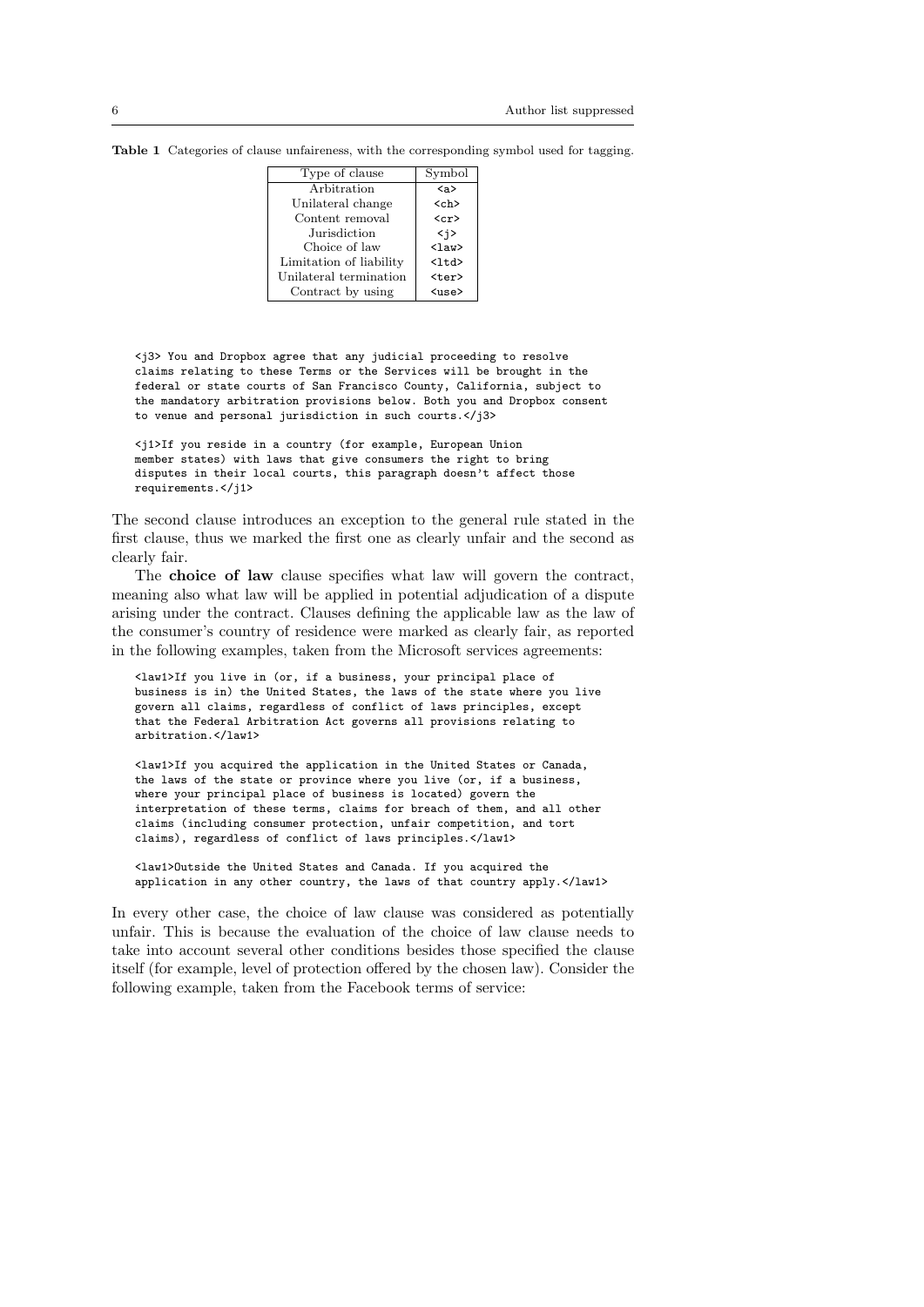<law2>The laws of the State of California will govern this Statement, as well as any claim that might arise between you and us, without regard to conflict of law provisions</law2>

The limitation of liability clause stipulates that the duty to pay damages is limited or excluded, for certain kind of losses, under certain conditions. Clauses that explicitly affirm non-excludable providers' liabilities were marked as clearly fair. For example, consider the example below, taken from World of Warcraft terms of use:

<ltd1>Blizzard Entertainment is liable in accordance with statutory law (i) in case of intentional breach, (ii) in case of gross negligence, (iii) for damages arising as result of any injury to life, limb or health or (iv) under any applicable product liability act.</ltd1>

Clauses that reduce, limit, or exclude the liability of the service provider were marked as potentially unfair when concerning broad categories of losses or causes of them, such as any harm to the computer system because of malware or loss of data or the suspension, modification, discontinuance or lack of the availability of the service. Also those liability limitation clauses containing a blanket phrase like "to the fullest extent permissible by law", where considered potentially unfair. The following example is taken from 9gag terms of service:

<ltd2>You agree that neither 9GAG, Inc nor the Site will be liable in any event to you or any other party for any suspension, modification, discontinuance or lack of availability of the Site, the service, your Subscriber Content or other Content.</ltd2>

Clause meant to reduce, limit, or exclude the liability of the service provider for physical injuries, intentional damages as well as in case of gross negligence were marked as clearly unfair (based on the Annex to the Directive) as showed in the example below, taken from the Rovio license agreement:

<ltd3> In no event will Rovio, Rovio's affiliates, Rovio's licensors or channel partners be liable for special, incidental or consequential damages resulting from possession, access, use or malfunction of the Rovio services, including but not limited to, damages to property, loss of goodwill, computer failure or malfunction and, to the extent permitted by law, damages for personal injuries, property damage, lost profits or punitive damages from any causes of action arising out of or related to this EULA or the software, whether arising in tort (including negligence), contract, strict liability or otherwise and whether or not Rovio, Rovio's licensors or channel partners have been advised of the possibility of such damages.<ltd3>

The unilateral change clause specifies the conditions under which the service provider could amend and modify the terms of service and/or the service itself. Such clause was always considered as potentially unfair. This is because the ECJ has not yet issued a judgment in this regard, though the Annex to the Directive contains several examples supporting such a qualification. Consider the following examples from the Twitter terms of service:

<ch2>As such, the Services may change from time to time, at our discretion.</ch2>

<ch2>We also retain the right to create limits on use and storage at our sole discretion at any time.</ch2>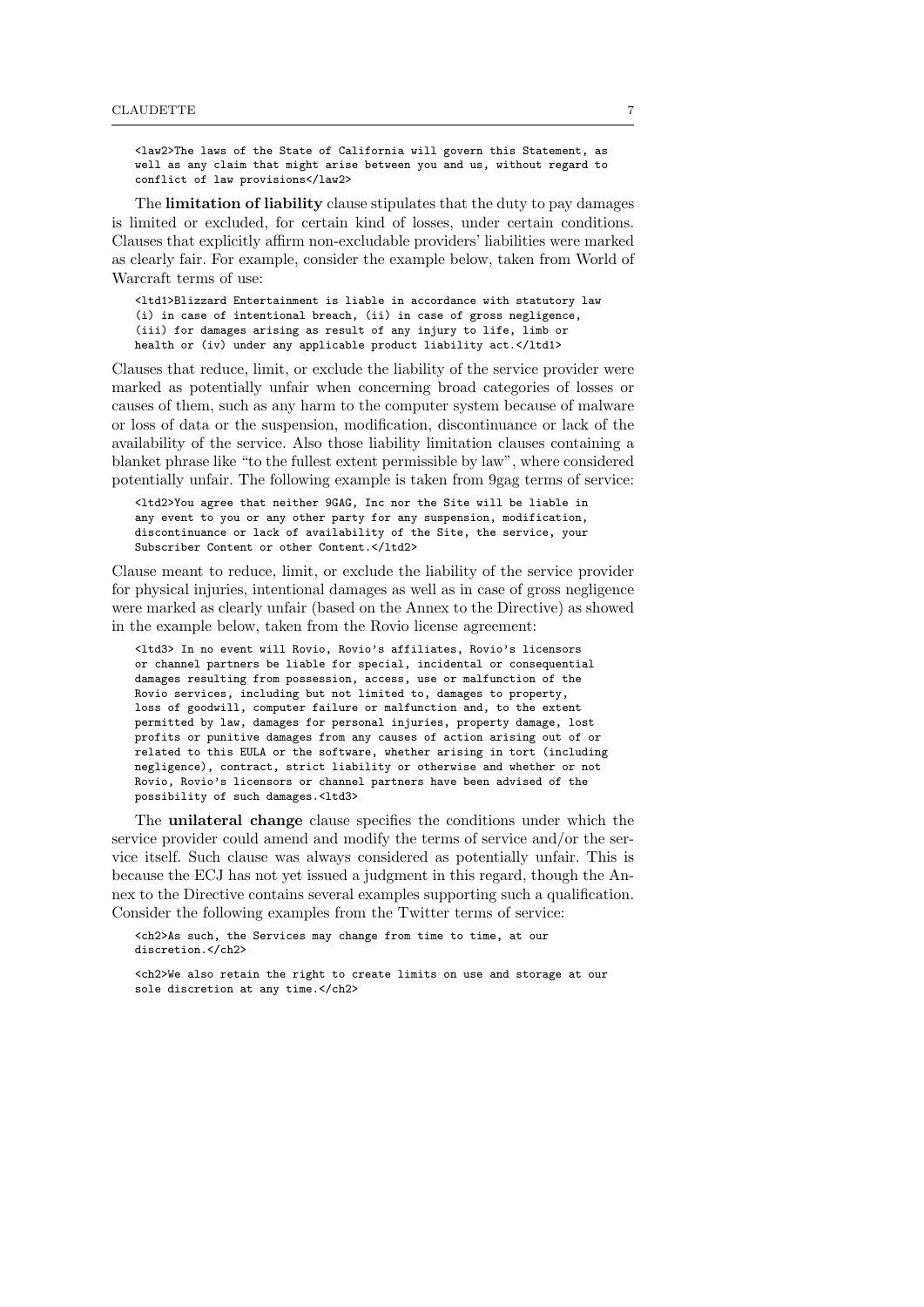<ch2>We may revise these Terms from time to time. The changes will not be retroactive, and the most current version of the Terms, which will always be at twitter.com/tos, will govern our relationship with you.</ch2>

The unilateral termination clause gives provider the right to suspend and/or terminate the service and/or the contract, and sometimes details the circumstances under which the provider claims to have a right to do so. Unilateral termination clauses that specify reasons for termination were marked as potentially unfair. whereas clauses stipulating that the service provider may suspend or terminate the service at any time for any or no reasons and/or without notice were marked as clearly unfair. That is the case in the three following examples, taken from the Dropbox and Academia terms of use, respectively:

<ter2> We reserve the right to suspend or terminate your access to the Services with notice to you if: (a) you're in breach of these Terms, (b) you're using the Services in a manner that would cause a real risk of harm or loss to us or other users, or (c) you don't have a Paid Account and haven't accessed our Services for 12 consecutive months.</ter2>

<ter3>Academia.edu reserves the right, at its sole discretion, to discontinue or terminate the Site and Services and to terminate these Terms, at any time and without prior notice.</ter3>

The contract by using clause stipulates that the consumer is bound by the terms of use of a specific service, simply by using the service, without even being required to mark that he or she has read and accepted them. We always marked such clauses as potentially unfair. The reason for this choice is that a good argument can be offered for these clauses to be unfair, because they originate an imbalance in rights and duties of the parties, but this argument has no decisive authoritative backing yet, since the ECJ has never assessed a clause of this type. Consider an example taken from the Spotify terms and conditions of use:

<use2>By signing up or otherwise using the Spotify service, websites, and software applications (together, the ''Spotify Service'' or ''Service''), or accessing any content or material that is made available by Spotify through the Service (the ''Content'') you are entering into a binding contract with the Spotify entity indicated at the bottom of this document.</use2>

The content removal gives the provider a right to modify/delete user's content, including in-app purchases, and sometimes specifies the conditions under which the service provider may do so. As in the case of unilateral termination, clauses that indicate conditions for content removal were marked as potentially unfair, whereas clauses stipulating that the service provider may remove content in his full discretion, and/or at any time for any or no reasons and/or without notice nor possibility to retrieve the content were marked as clearly unfair. For instance, consider the following examples, taken from Facebook's and Spotify's terms of use:

<cr2> If you select a username or similar identifier for your account or Page, we reserve the right to remove or reclaim it if we believe it is appropriate (such as when a trademark owner complains about a username that does not closely relate to a user's actual name).</cr2>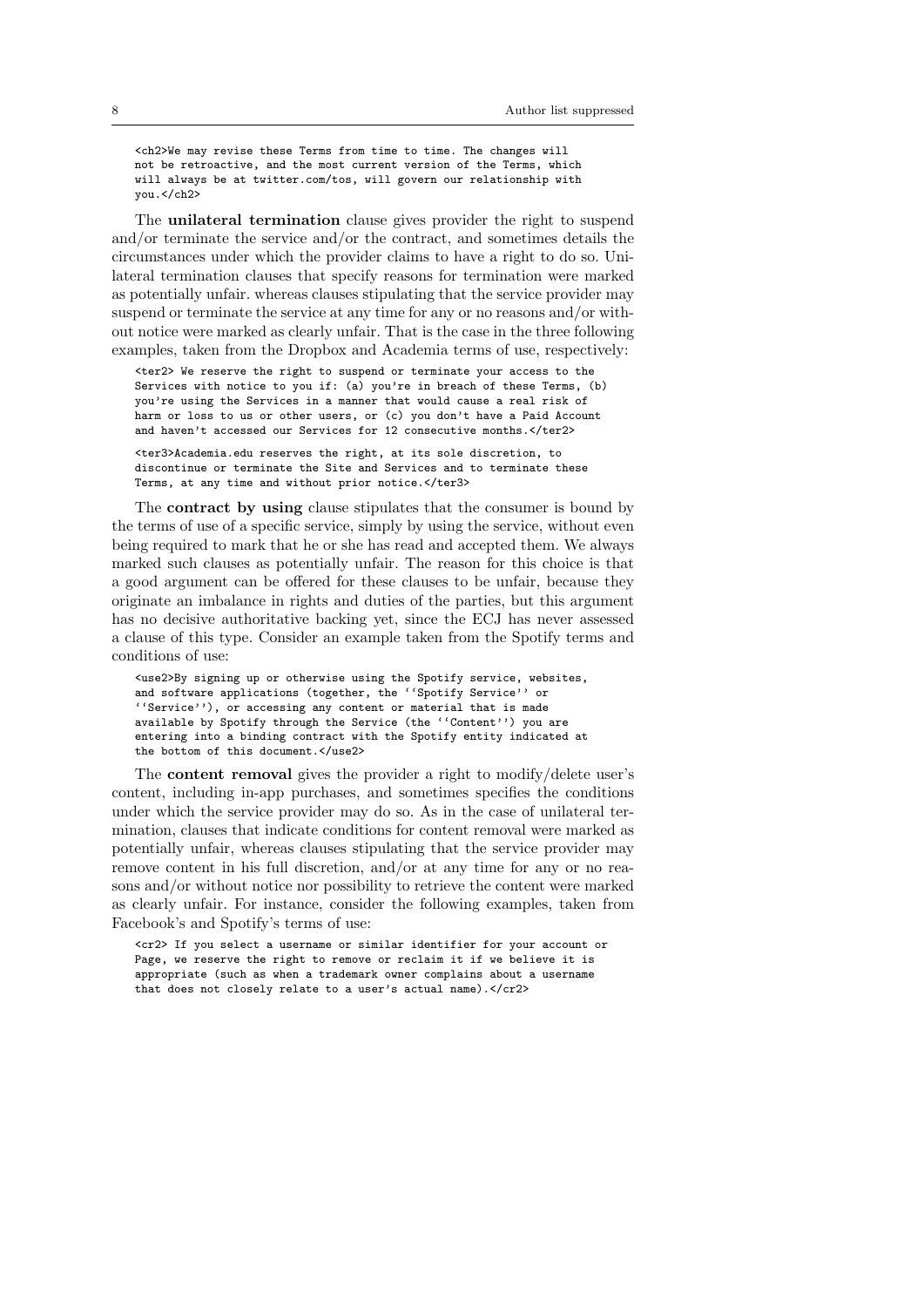<cr2> We can remove any content or information you post on Facebook if we believe that it violates this Statement or our policies.</cr2>

<cr3>In all cases, Spotify reserves the right to remove or disable access to any User Content for any or no reason, including but not limited to, User Content that, in Spotify's sole discretion, violates the Agreements. Spotify may take these actions without prior notification to you or any third party.</cr3>

The arbitration clause requires or allows the parties to resolve their disputes through an arbitration process, before the case could go to court. It is therefore considered a kind of forum selection clause. However, such a clause may or may not specify that arbitration should occur within a specific jurisdiction. Clauses stipulating that the arbitration should (1) take place in a state other then the state of consumer's residence and/or (2) be based not on law but on arbiter's discretion were marked as clearly unfair. As an illustration, consider the following clause of the Rovio terms of use:

<j1> <a3>Any dispute, controversy or claim arising out of or relating to this EULA or the breach, termination or validity thereof shall be finally settled at Rovio's discretion (i) at your domicile's competent courts; or (ii) by arbitration in accordance with the Rules for Expedited Arbitration of the Arbitration Institute of the Finland Chamber of Commerce. The arbitration shall be conducted in Helsinki, Finland, in the English language.</a3> </j1>

Notice that the above clause concerns both jurisdiction and arbitration (notice the use of nested tags). Clauses defining arbitration as fully optional would have to be marked as clearly fair. However, our corpus does not contain any example of fully optional arbitration clause. Thus, all arbitration clauses were marked as potentially unfair. An example is the following segment of Amazon's terms of service:

<a2>Any dispute or claim relating in any way to your use of any Amazon Service, or to any products or services sold or distributed by Amazon or through Amazon.com will be resolved by binding arbitration, rather than in court, except that you may assert claims in small claims court if your claims qualify. The Federal Arbitration Act and federal arbitration law apply to this agreement.</a2>

### 3.2 Corpus statistics

The final corpus contains  $12,011$  $12,011$  $12,011$  sentences<sup>2</sup> overall,  $1,032$  of which  $(8.6\%)$  were labeled as positive, thus containing a potentially unfair clause. The distribution of the different categories across the 50 documents is reported in Table [2:](#page-9-1) arbitration clauses are the least common, being present in 28 documents only, whereas all the other categories appear in at least 40 out of 50 documents. Limitation of liability and unilateral termination categories represent more than half of the total potentially unfair clauses. The percentage of potentially unfair clauses in each document is quite heterogeneous, ranging from 3.3% (Microsoft) up to 16.2% (TrueCaller).

<span id="page-8-0"></span> $^{\rm 2}$  The segmentation into sentences was obtained with Stanford CoreNLP suite.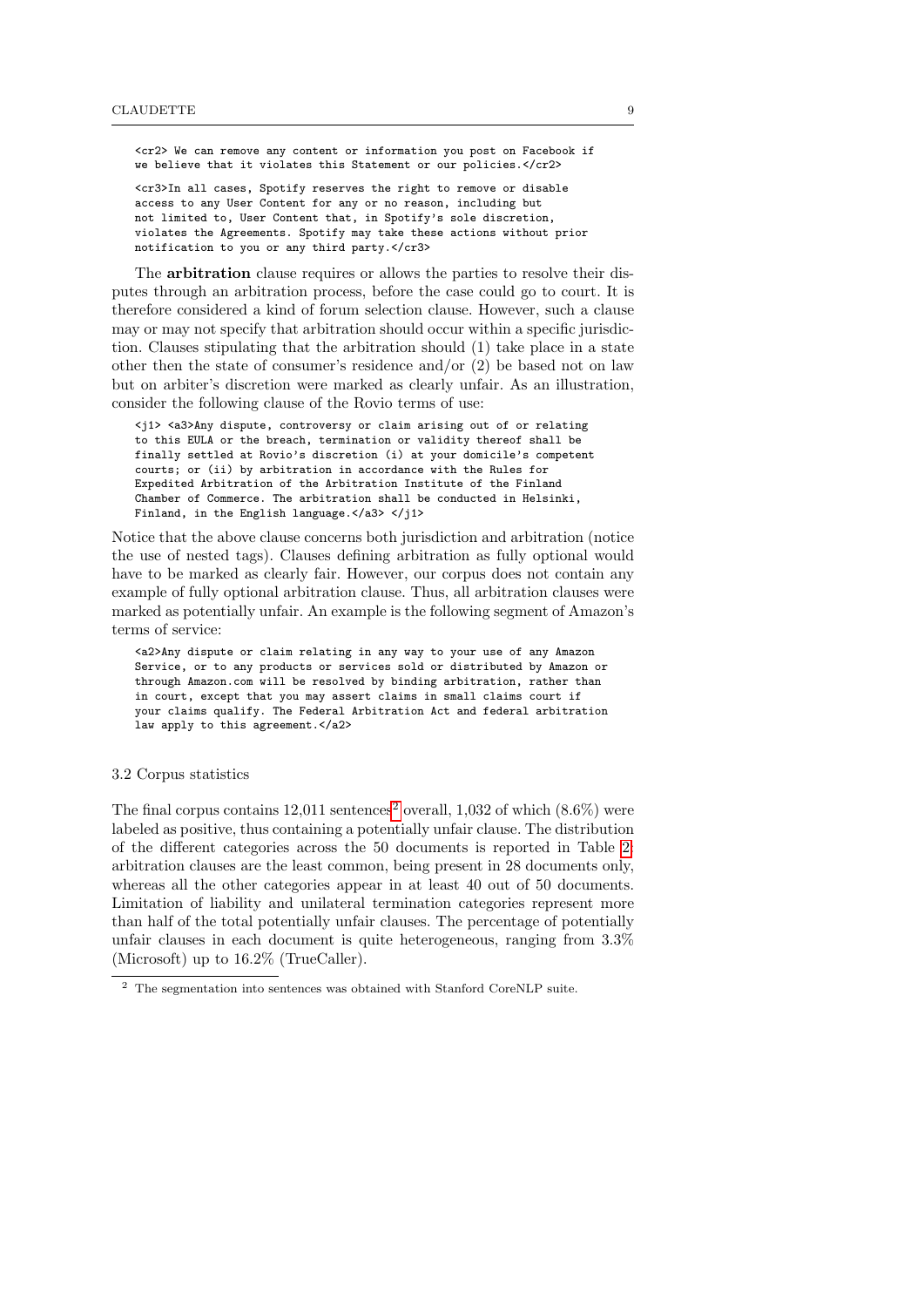| Type of clause          | $#$ clauses | $#$ documents |
|-------------------------|-------------|---------------|
| Arbitration             | 44          | 28            |
| Unilateral change       | 188         | 49            |
| Content removal         | 118         | 45            |
| Jurisdiction            | 68          | 40            |
| Choice of law           | 70          | 47            |
| Limitation of liability | 296         | 49            |
| Unilateral termination  | 236         | 48            |
| Contract by using       | 117         | 48            |

<span id="page-9-1"></span>Table 2 Corpus statistics. For each category of clause unfaireness, we report the overal number of clauses and the number of documents they appear in.

#### <span id="page-9-0"></span>4 Machine Learning Methodology

In this section we briefly describe the representation and learning methods we used in our study. We address two different tasks: a detection task, aimed at predicting whether a given sentence contains a (potentially) unfair clause, and a classification task, aimed at predicting the category an unfair clause belongs to, which indeed could be a valuable piece of information to a potential user.

# 4.1 Learning algorithms

We address the problem of detecting potentially unfair contract clauses as a sentence classification task. Such a task could be tackled by treating sentences independently of one another (sentence-wide classification). This is the most standard and classic approach in machine learning, traditionally addressed by methods such as Support Vector Machines or Artificial Neural Networks (including recent deep learning approaches).

Alternatively, one could take into account the structure of the document, in particular the sequence of sentences, so as to perform a collective classification. Because it is not uncommon for unfair clauses to span across consecutive sentences in a document, this approach could also have some advantages.

In sentence-wide classification the problem can be formalized as follows. Given a sentence, the goal is to classify it as *positive* if it contains a potentially unfair clause, or negative otherwise. Within this setting, a machine learning classifier is trained with a data set  $\mathcal{D} = \{(x_i, y_i)\}_{i=1}^N$ , which consists of a collection of N pairs, where  $x_i$  encodes some representation of a sentence, and  $y_i$  is its corresponding (positive or negative) class.

In collective classification, the data set consists of a collection of  $M$  documents, represented as sequences of sentences:

$$
\mathcal{D} = \{d_j = \{(x_1^j, y_1^j), \dots, (x_{k_j}^j, y_{k_j}^j)\}\}_{j=1}^M,
$$

where the j-th document contains  $k_i$  sentences.

Different machine learning systems can be developed for each classification setup, according to the learning framework and to the features employed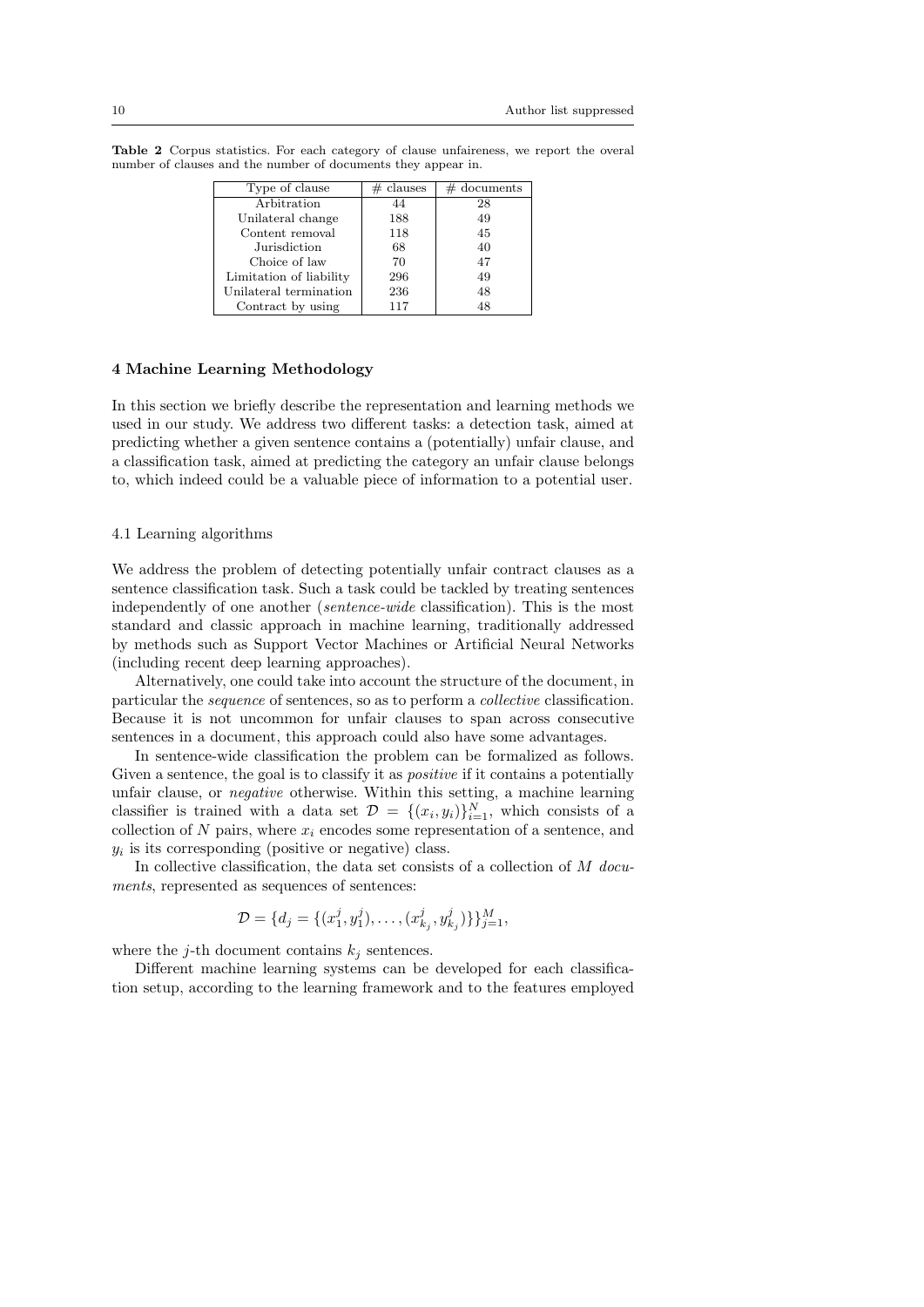to represent each sentence. As for the learning methodology, for sentencewide classification in this paper we compare Support Vector Machines (SVMs) [\(Joachims 1998\)](#page-17-9) with some recent deep learning architectures, namely Convolutional Neural Networks (CNNs) [\(Kim 2014\)](#page-17-10) and Long-Short Term Memory Networks (LSTMs) [\(Graves and Schmidhuber 2005\)](#page-17-11). For collective classification, we rely on structured Support Vector Machines, and in particular on SVM-HMMs, which combine SVMs with Hidden Markov Models [\(Tsochan](#page-17-12)[taridis et al 2005\)](#page-17-12), by jointly assigning a label to each element in a given sequence (in our case, to each sentence in the considered document).

#### 4.2 Sentence representation

As for the features represented to encode sentences, in an effort to make our method as general as possible, we decided to opt for traditional features for text categorization, excluding other, possibly more sophisticated, handcrafted features.

One of the most classic, yet still widely used, set of features for text categorization, is the well-known bag-of-words (BoW) model. In such a model, one feature is associated to each word in the vocabulary: the value of such feature is either zero, if the word does not appear in the sentence, or other than zero, if it does. Such a value is usually computed as the TF-IDF score, that is product of the number of occurrences of the word in the sentence (Term Frequency, TF) by a term that strengthen the contribution of infrequent words (Inverse Document Frequency, IDF) [\(Sebastiani 2002\)](#page-17-13).

The BoW model can be extended to consider also n-grams, i.e., consecutive word combinations, rather than simple words, so that the order of the words in the sentences is (at least locally) exploited. Grammatical information can be included as well, by constructing a bag of part-of-speech tags, i.e., word categories such as nouns, verbs, etc. [\(Leopold and Kindermann 2002\)](#page-17-14). Despite their simplicity, BoW features are very informative, as they encode the lexical information of a sentence, and thus represent a challenging baseline in those cases where the presence of some keywords and phrases is highly discriminative for the categorization of sentences.

A second approach we consider for the representation of a sentence is to exploit a constituency parse tree, which naturally encodes the structure of the sentence (see Figure [1\)](#page-11-1) by describing the grammatical relations between sentence portions through a tree. Similarity between tree structures can be exploited with tree kernels [\(Moschitti 2006\)](#page-17-15) (TK). A TK consists of a similarity measure between two trees, which takes into account the number of common substructures or fragments. Different definitions of fragments induce different TK functions. In our study we use the SubSet Tree Kernel (SSTK) [\(Collins](#page-16-2) [and Duffy 2002\)](#page-16-2) which counts as fragments those subtrees of the constituency parse tree terminating either at the leaves or at the level of non-terminal symbols. SSTK have been shown to outperform other TK functions in several argumentation mining sub-tasks [\(Lippi and Torroni 2016b\)](#page-17-16).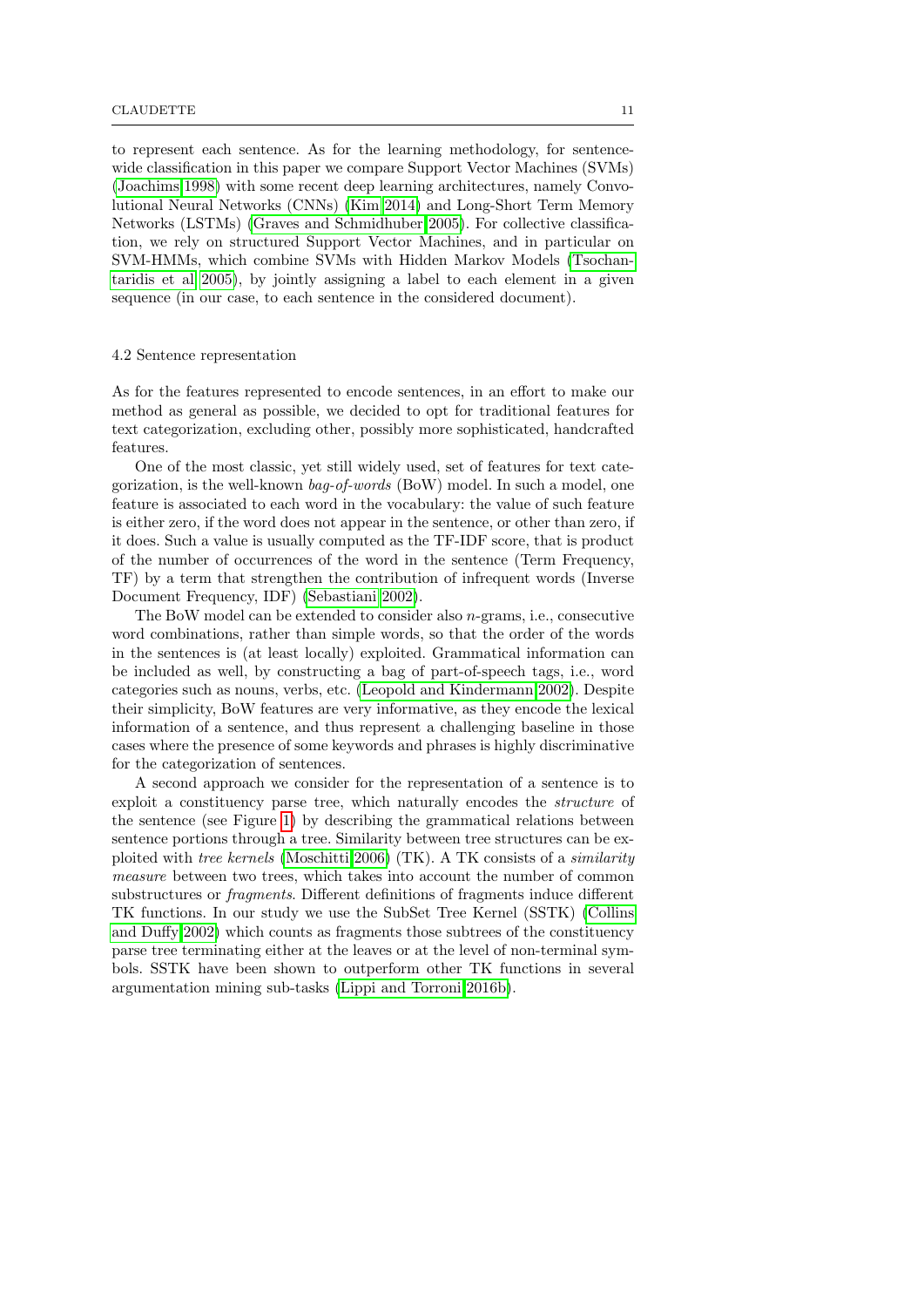

<span id="page-11-1"></span>Fig. 1 An example of a constituency parse tree for a sentence in our corpus.

A third approach for sentence representation is based on word embed-dings [\(Mikolov et al 2013\)](#page-17-17), a popular technique that has been recently developed in the context of neural language models and deep learning applications. Neural networks such as CNNs and LSTMs can handle textual input, by converting it into a sequence of identifiers (one for each different word): it is the neural network, then, which directly learns a vector representation (named embedding) of words and sentences.

## <span id="page-11-0"></span>5 Experimental Results

We evaluated and compared several different machine learning systems on the data set presented in Section [3.](#page-4-0) Each document was segmented into sentences, tokenized and parsed with the Stanford CoreNLP tool.[3](#page-11-2) Sentences and text fragments shorter than 5 words were discarded. We obtained a total of 9,414 sentences,  $1,032$  of which  $(11.0\%)$  were labeled as positive, thus containing a potentially unfair clause. We run experiments following the leaveone-document-out (LOO) procedure, in which each document in the corpus, in turn, is used as test set, leaving the remaining documents for training set  $(4/5)$  and validation set  $(1/5)$  for model selection. To quantitatively evaluate the different systems, we computed precision  $(P)$  as the fraction of positive predictions, which are actually labeled as positive, recall  $(R)$  as the fraction of positive examples that are correctly detected, and finally  $F_1$  as the harmonic mean between precision and recall  $(F_1 = \frac{2PR}{P+R})$ . These performance measurements were aggregated using the macro-average over documents [\(Sebastiani](#page-17-13) [2002\)](#page-17-13).

For the first task (potentially unfair clause detection) we compared several systems. The problem is formulated as a binary classification task, where the positive class is either the union of all potentially unfair sentences, or the set of potentially unfair clauses of a single category, as described below. We considered the following systems:

<span id="page-11-2"></span><sup>3</sup> <https://stanfordnlp.github.io/CoreNLP/>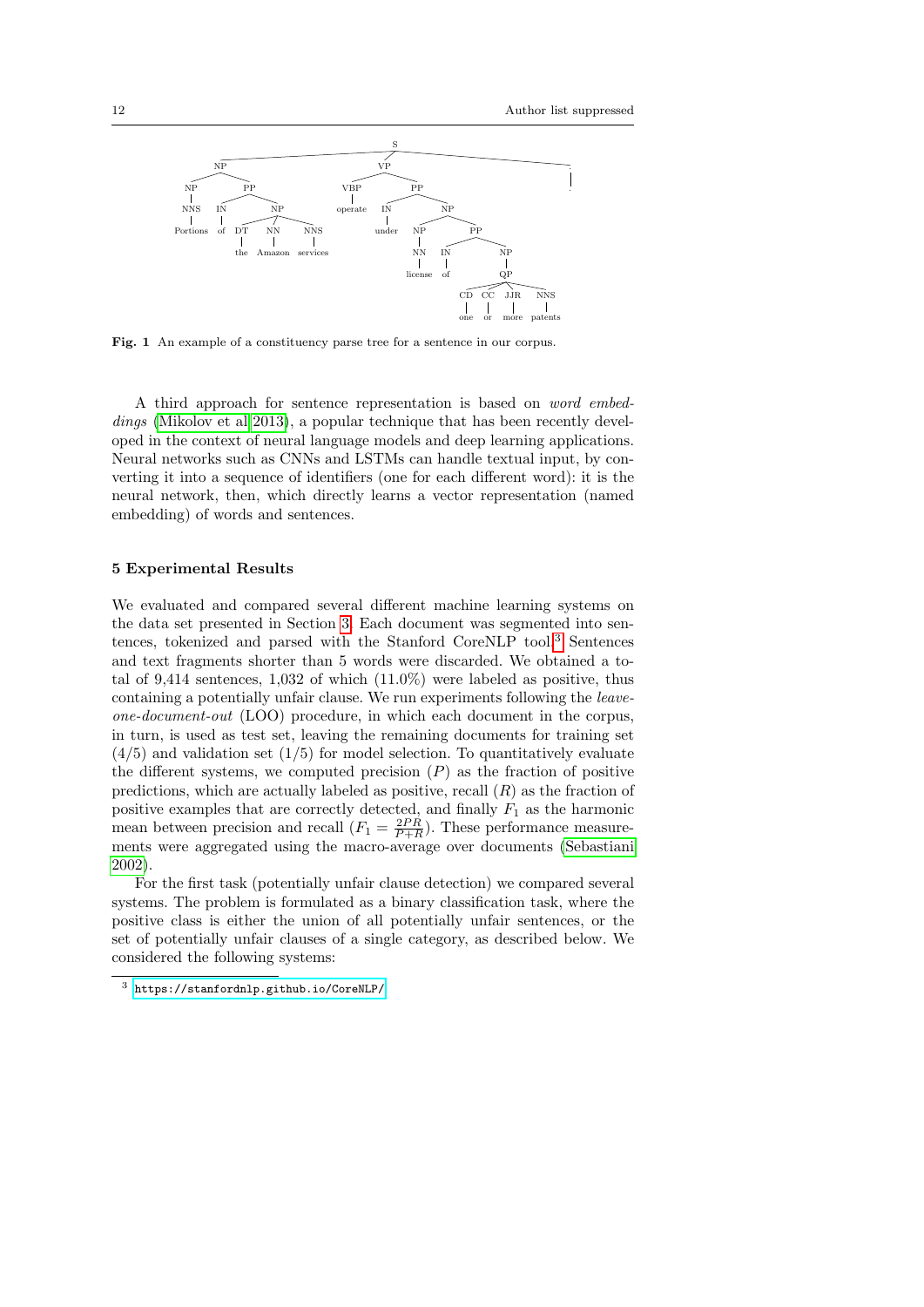- C1: a single SVM exploiting BoW (unigrams and bigrams for words and partof-speech tags);
- C2: a combination of eight SVMs (same features as above), each considering a single unfairness category as the positive class, whereby a sentence is predicted as potentially unfair if at least one of the SVMs predicts it as such;
- C3: a single SVM exploiting TK for sentence representation;
- C4: a CNN trained from plain word sequences;
- C5: an LSTM trained from plain word sequences;
- C6: an SVM-HMM performing collective classification of sentences in a document (same features as C1);
- C7: a combination of eight SVM-HMMs, each performing collective classification of sentences in a document on a single unfairness category as the positive class (same setting as C2);
- C8: an ensemble method, that combines the output of C1, C2, C3, C6 and C7 with a voting procedure (sentence predictive as positive if at least 3 systems out of 5 classify it as such).

As a reference for the complexity of the task, we also report the performance of the following baselines: a random classifier, which predicts potentially unfair clauses at random, $4$  and an *always positive* baseline, which classifies every sentence as potentially unfair. For all the classifiers, the validation set was used to select the best hyper-parameters. For all SVMs we used a linear kernel, thus optimizing the C parameter only. For SVM-HMM we used an order of dependencies equal to 2 and 1 for transitions and emissions, respectively; different from SVMs, we also used trigrams besides unigrams and bigrams, as they slightly increased performance. For CNNs, we considered one layer with 64 filters of size equal to 3, followed by two fully connected layers with 32 and 16 neurons, respectively. We applied dropout equal to 0.5, batch size equal to 16. An embedding of size 64 was learned after the input layer. For LSTMs, we considered a 2-layer network with 64 and 32 cells, respectively, with 0.25 dropout and mini-batch size equal to 16. An embedding of size 32 was learned after the input layer. Both for CNNs and LSTMs, no improvement was observed if using pre-trained word embeddings.

Table [3](#page-13-0) shows the results achieved by each of these variants. If we exclude the ensemble approach, the best classifier in terms of  $F_1$  results to be C2, that is the system combining one different SVM trained for each unfairness category, with a precision above 80%, and a recall of 78%. The structured SVMs exploiting the sequentiality of the sentences achieve slightly lower results, yet very interestingly the results of the sentence-wise and document-wise approaches are different across different documents. Moreover, the worse performance associated with TK suggests that the syntactic structure of the sentence is less informative than the lexical information captured by n-grams. This makes the task of detecting unfair clauses different from other text retrieval problems in the legal domain, such as, for example, the detection of claims and argu-

<span id="page-12-0"></span><sup>4</sup> Sampling takes into account the class distribution in the training set.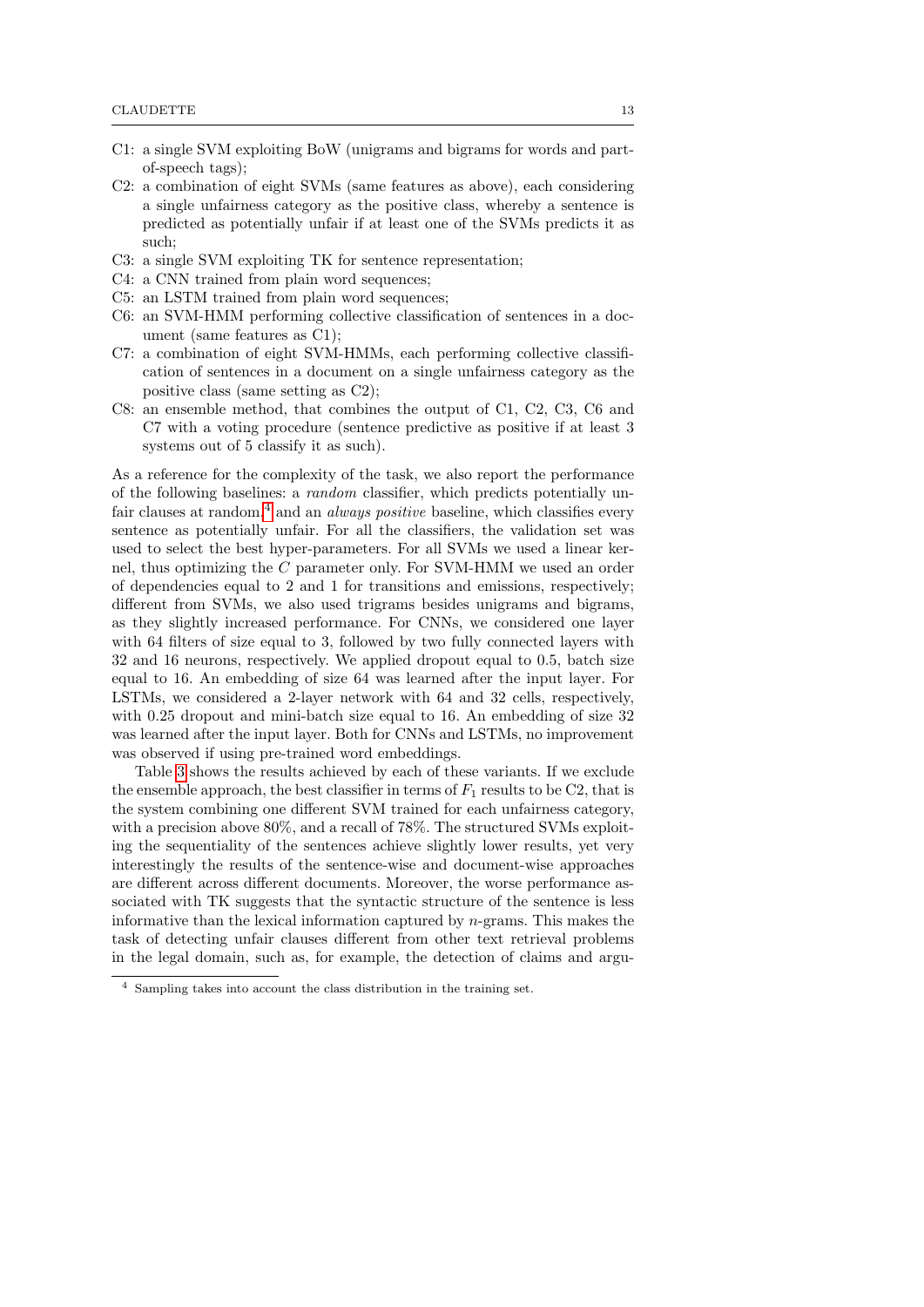<span id="page-13-0"></span>

| Classifier     | Method                          |       | R.    | $F_{1}$ |
|----------------|---------------------------------|-------|-------|---------|
| C1             | $SVM - Single Model$            |       | 0.830 | 0.769   |
| C2             | SVM - Combined Model            |       | 0.779 | 0.784   |
| C <sub>3</sub> | Tree Kernels                    |       | 0.718 | 0.739   |
| C <sub>4</sub> | Convolutional Neural Networks   |       | 0.739 | 0.722   |
| C <sub>5</sub> | Long Short-Term Memory Networks | 0.696 | 0.723 | 0.698   |
| C <sub>6</sub> | $SVM$ - $HMM$ – Single Model    | 0.759 | 0.778 | 0.758   |
| C7             | SVM-HMM - Combined Model        | 0.848 | 0.720 | 0.772   |
| C8             | Ensemble $(C1+C2+C3+C6+C7)$     | 0.828 | 0.798 | 0.806   |
|                | Random Baseline                 | 0.125 | 0.125 | 0.125   |
|                | Always Positive Baseline        | 0.123 | 1.000 | 0.217   |

Table 3 Results on leave-one-document-out procedure.

ments [\(Lippi and Torroni 2016a\)](#page-17-18). As for CNNs and LSTMs, the slightly worse performance with respect to the other approaches could also be ascribed to the limited size of the training set.

All these observations led us to the implementation of an ensemble method (C8), combining the five best performing approaches. This system achieves an  $F_1$  of around 81%, thus beating all the competitors. Such a result is particularly interesting, because it confirms that the different systems capture complementary information for the detection of potentially unfair clauses. The ensemble method correctly detects over 75% of the potentially unfair clauses of all the categories, from 76.6% of Unilateral Change up to 89.7% for Jurisdiction.

In order to gain a better understanding of which are the  $n$ -grams that contribute the most to the discrimination between fair and potentially unfair clauses, we computed the frequencies of 2-grams in both positive and negative support vectors of classifier C2, and we looked for those with the largest discrepancy in appearing in the positive class rather than in the negative one. These were some of the most significant 2-grams, according to such ranking: for any, the right, these terms, any time, at any, right to, reserves the, we may, liable for, terminate your, sole discretion, the services. This analysis confirms that the discriminative lexicon is quite general and widespread both across the different unfairness categories and the different types of services we considered.

The second task we considered is unfairness categorization, for which we employed eight SVM classifiers, each trained to discriminate between potentially unfair clauses of one category with respect to all the other categories. Note that this task differs from that addressed by the previously introduced classifiers, since in this case the classifiers is trained on potentially unfair clauses only. In Table [4](#page-14-1) we report the precision, recall, and  $F_1$  of such classifiers, one for each separate tag category, micro-averaged on the whole dataset. The results show that discriminating amongst the different categories is a simpler task, since the  $F_1$  is larger than 74% for all tags, and larger than 93% four tags (jurisdiction, choice of law, limitation of liability, contract by using).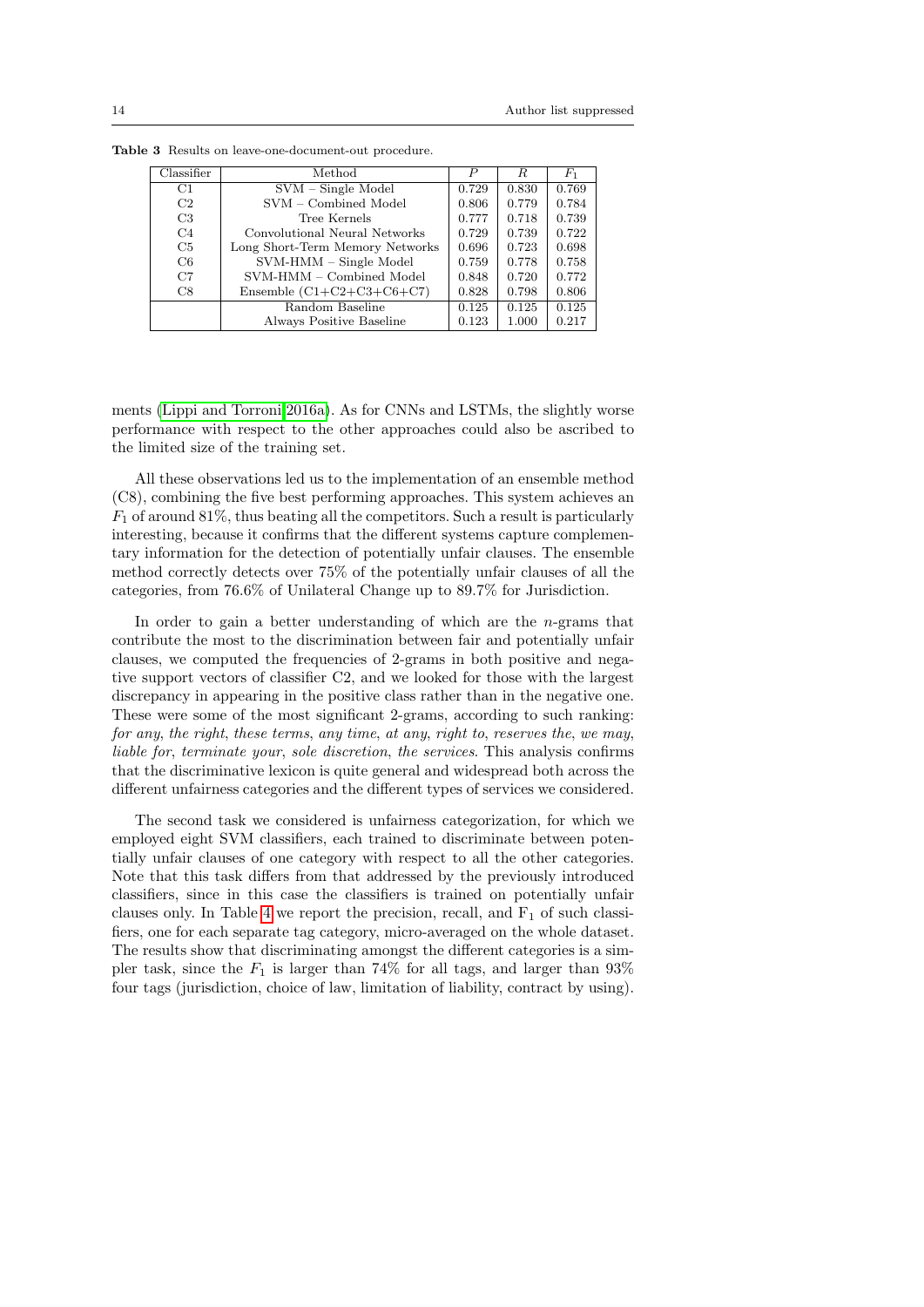<span id="page-14-1"></span>

| Tag                     | Precision | Recall | $_{\rm F_1}$ |
|-------------------------|-----------|--------|--------------|
| Arbitration             | 0.832     | 0.814  | 0.823        |
| Unilateral change       | 0.832     | 0.814  | 0.823        |
| Content removal         | 0.713     | 0.780  | 0.745        |
| Jurisdiction            | 1.000     | 0.941  | 0.970        |
| Choice of law           | 0.984     | 0.886  | 0.932        |
| Limitation of liability | 0.961     | 0.905  | 0.932        |
| Unilateral termination  | 0.786     | 0.932  | 0.853        |
| Contract by using       | 0.949     | 0.957  | 0.953        |

Table 4 Micro-averaged precision, recall and F<sup>1</sup> of abusive clauses for each tag category.



Fig. 2 The interface of the CLAUDETTE web server, consisting of a box where a user can copy-paste the text of a terms of service.

# <span id="page-14-2"></span><span id="page-14-0"></span>6 The CLAUDETTE Web Server

The proposed approach was implemented and developed within a web server, reachable at the address <http://155.185.228.137/claudette/>, so as to produce a prototype system that users can easily access and test.

As shown in Figure [2,](#page-14-2) the interface is easy to use. A user only needs to paste the text to be analyzed and push a button. The system will then produce an output file that highlights the sentences predicted to contain a potentially unfair clause. The output will also indicate the predicated category the unfair clause belongs to, as illustrated in Figure [3.](#page-15-2) The output of the system can be obtained in several formats including HTML, XML, JSON, and plain text.

For this online service, for the detection stage we implemented only one system (namely, classifier C2) rather than the ensemble method, because it resulted to be a much more efficient solution, despite producing a slightly lower performance accuracy.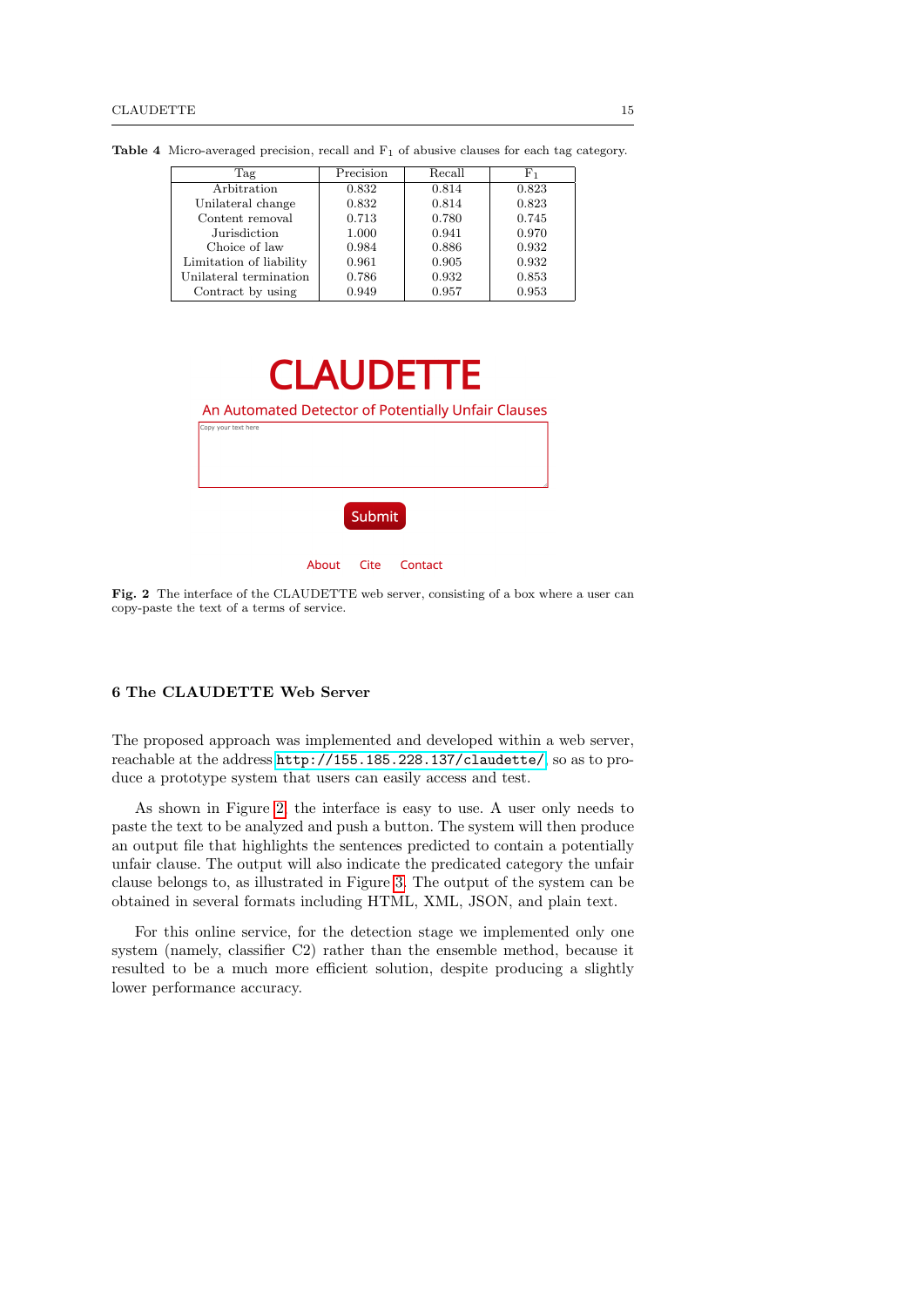

**Try Again** Contact

<span id="page-15-2"></span>Fig. 3 Results of a query to the CLAUDETTE web server. Hovering over a detected clause with the pointer provides an indication of the type of potentially unfair clause. In this example the detected clauses are predicted to be of types unilateral change, unilateral termination, and content removal, and the cursor was left hovering over the first potentially unfair clause.

# <span id="page-15-0"></span>7 Related Work

The use of artificial intelligence, machine learning and natural language processing techniques in the analysis and classification of legal documents is gaining a growing interest [\(Ashley 2017\)](#page-16-3). Among others, [Moens et al](#page-17-19) [\(2007\)](#page-17-19) proposed a pipeline of steps for the extraction of arguments from legal documents, exploiting supervised classifiers and context-free grammars, whereas [Biagioli](#page-16-4) [et al](#page-16-4) [\(2005\)](#page-16-4) proposed to employ multi-class SVM for the identification of significant text portions in normative texts. Recent approaches have focused on the detection of claims [\(Lippi et al 2018\)](#page-17-20) and of cited facts and principles in legal judgments [\(Shulayeva et al 2017\)](#page-17-21), as well as on the prediction of judicial decisions [\(Aletras et al 2016\)](#page-16-5). A case study regarding the construction of legal arguments in the legal determinations of vaccine/injury compensation compliance using natural language tools was given by [Ashley and Walker](#page-16-6) [\(2013\)](#page-16-6). Finally, privacy policies represent another strictly related application where machine learning approaches have proved effective, as discussed by [Fabian](#page-16-7) [et al](#page-16-7) [\(2017\)](#page-16-7) and references therein, as well as [Harkous et al](#page-17-22) [\(2018\)](#page-17-22). Besides the work by [Lippi et al](#page-17-6) [\(2017\)](#page-17-6) which we discussed in the introduction, we are not aware of other recent text processing applications in consumer law.

# <span id="page-15-1"></span>8 Conclusions

Our study investigates the use of machine learning and natural language methods for the automated detection of potentially unfair clauses in online contracts. We addressed two tasks: clause detection and clause type classification. For clause detection, our results are very encouraging: using a relatively small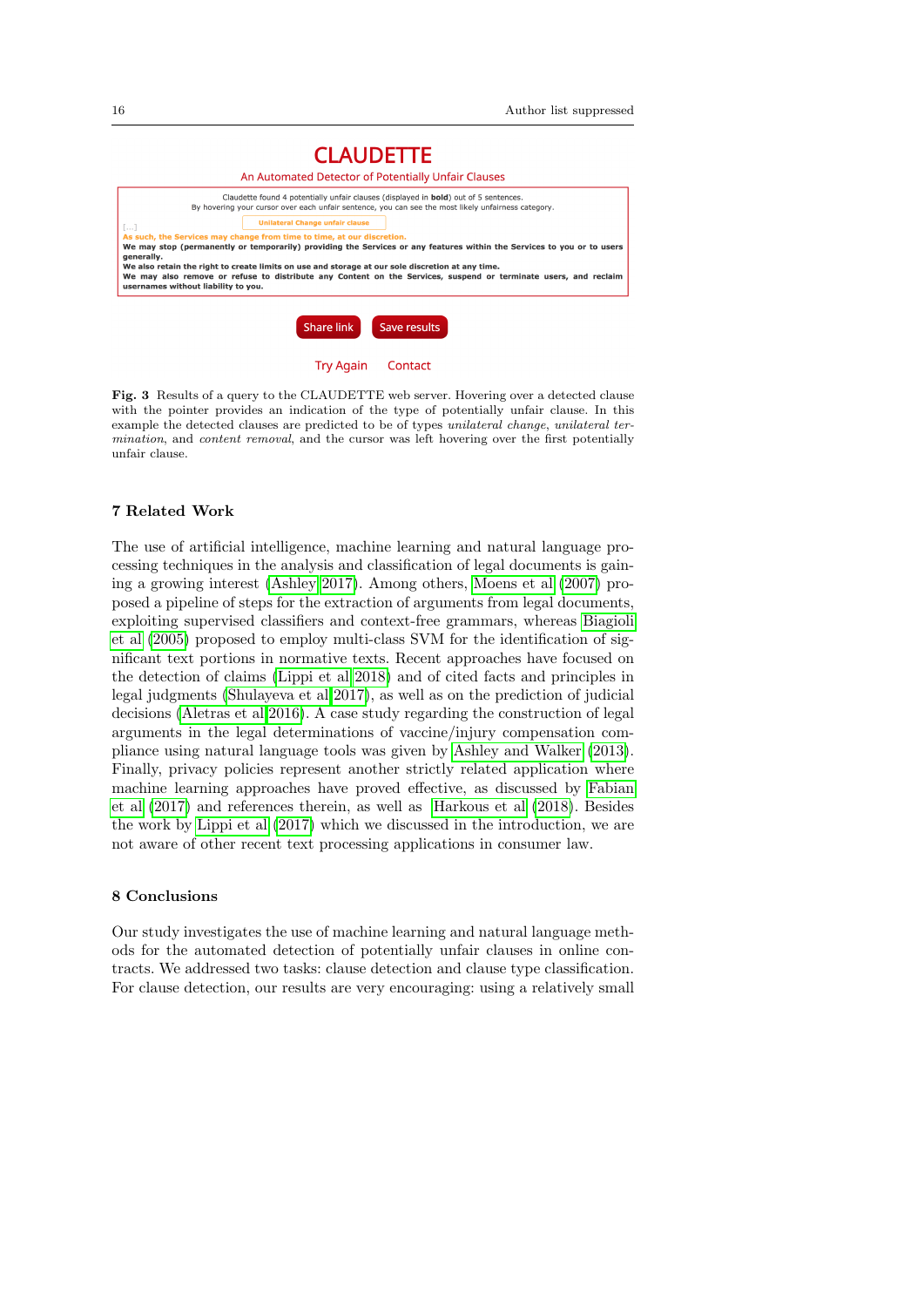training set we could automatically detect over 80% clauses, with an 80% precision. The categorization task turned out to be simpler. Given that most unfair clauses are currently hidden within long and hardly readable ToS, the recall and precision offered by our approach may already be significant enough to enable useful applications.

It is interesting to notice the comparatively better performance of the BoW approach with respect to other more sophisticated approaches. That is in agreement with the surveyed literature, where classic lexical approaches such as BoW still represent a crucial ingredient of automated systems. It is also worth remarking that an ensemble method produced the best performance, thus indicating that different machine learning approaches are capable of capturing different characteristics of potentially unfair clauses.

This study was motivated by a long-term goal such as the pursuit of effective consumer protection by way of tools that support consumers and their organizations in detecting unfair contractual clauses. We plan to extend our analysis to other machine learning methods that could contribute to such tools. In particular, we are studying ways to exploit contextual information, since it was pointed out that the fairness of clauses might very well depend on the context. For example, a potentially unfair jurisdiction clause might actually be fair according to EU regulation if is followed by a paragraph stipulating relevant exceptions according to the user's country of residence.

As a further, challenging line of research, we are planning to apply similar methodologies also to privacy policies: an important area of consumer protection that has recently gained media focus due to its enormous implications not only for individuals but also for society at large.

# References

- <span id="page-16-5"></span>Aletras N, Tsarapatsanis D, Preoiuc-Pietro D, Lampos V (2016) Predicting judicial decisions of the European Court of Human Rights: a natural language processing perspective. PeerJ Computer Science 2:e93
- <span id="page-16-3"></span>Ashley K (2017) Artificial Intelligence and Legal Analytics: New Tools for Law Practice in the Digital Age. Cambridge University Press
- <span id="page-16-6"></span>Ashley KD, Walker VR (2013) Toward constructing evidence-based legal arguments using legal decision documents and machine learning. In: Proceedings of the Fourteenth International Conference on Artificial Intelligence and Law, ACM, pp 176–180
- <span id="page-16-0"></span>Bakos Y, Marotta-Wurgler F, Trossen DR (2014) Does anyone read the fine print? consumer attention to standard-form contracts. The Journal of Legal Studies 43(1):1–35
- <span id="page-16-4"></span>Biagioli C, Francesconi E, Passerini A, Montemagni S, Soria C (2005) Automatic semantics extraction in law documents. In: Proceedings of ICAIL, ACM, pp 133–140
- <span id="page-16-2"></span>Collins M, Duffy N (2002) New ranking algorithms for parsing and tagging: Kernels over discrete structures, and the voted perceptron. In: Proceedings of the 40th Annual Meeting of the ACL, ACL, pp 263–270
- <span id="page-16-1"></span>Department of Commerce (2010) Commercial data privacy and innovation in the Internet economy: A dynamic policy framework. Tech. rep., Department of Commerce Internet Policy Task Force, URL [https://www.ntia.doc.gov/files/ntia/publications/iptf\\_](https://www.ntia.doc.gov/files/ntia/publications/iptf_privacy_greenpaper_12162010.pdf) [privacy\\_greenpaper\\_12162010.pdf](https://www.ntia.doc.gov/files/ntia/publications/iptf_privacy_greenpaper_12162010.pdf)
- <span id="page-16-7"></span>Fabian B, Ermakova T, Lentz T (2017) Large-scale readability analysis of privacy policies. In: Proceedings of the International Conference on Web Intelligence, ACM, pp 18–25